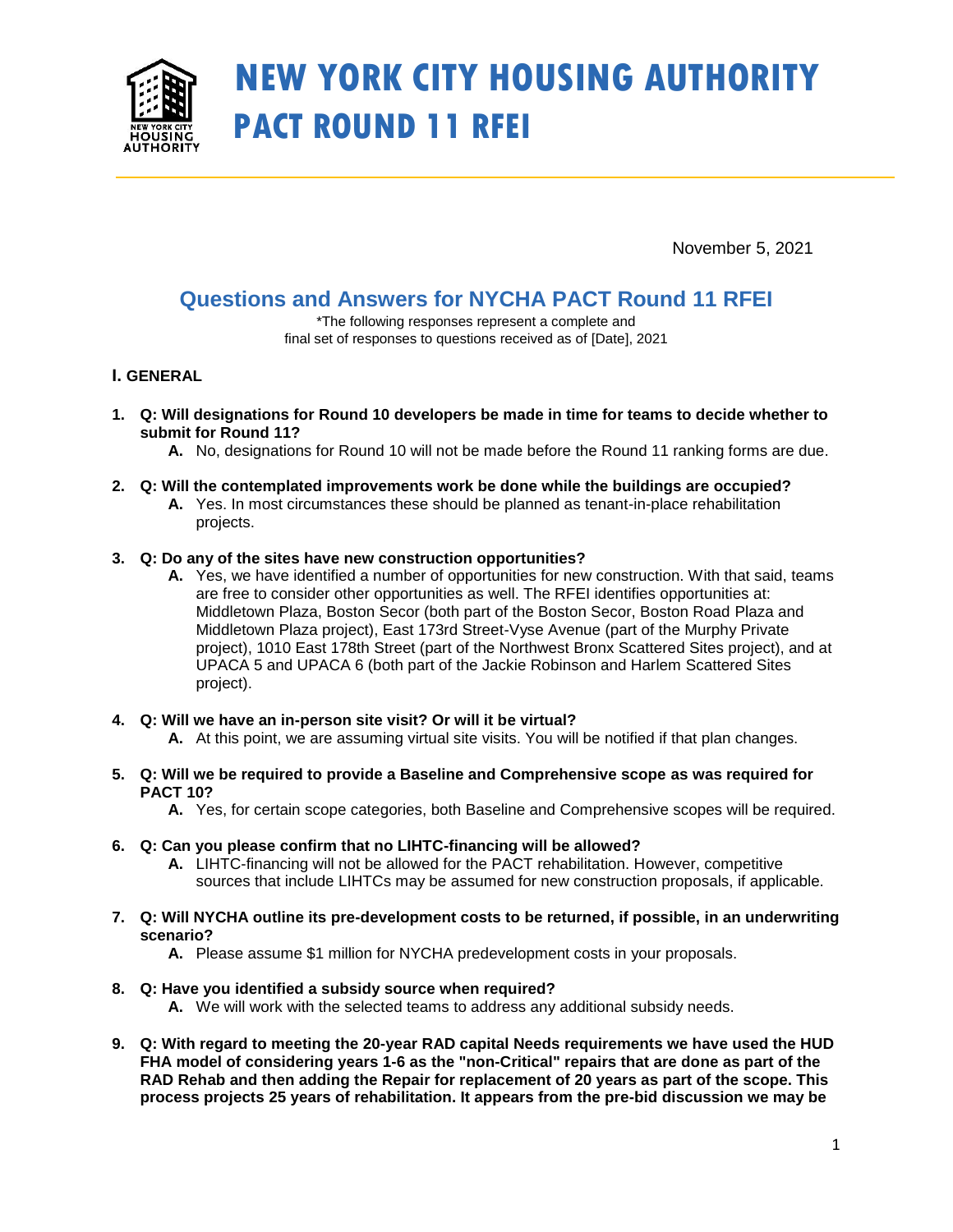**putting ourselves at a competitive disadvantage using this approach as opposed to undertaking a RAD rehabilitation of 20 years comprising of years 1-6 as RAD Rehab and then a reserve for replacement of 14 years as opposed to 20 making a total RAD Rehab of 20 years. Please comment on which process you seek developers to use in their RFP response.**

- **A.** At a minimum, your scope of work should address the total 20-year PNA needs as described in Exhibit B – PACT Scope of Work Template.
- **10. Q: Will there be a confirmation email confirming receipt of our project preferences?**
	- **A.** Yes, we will reach out to you to confirm we have received your project preference ranking form.
- **11. Q: Where can we access information on who was awarded individual PACT Projects? If a developer is awarded a contract, are GC work invitations automatically submitted to us or it is at the discretion of the Developer?**
	- **A.** Information on PACT designations can be found in our press releases. General contractors are part of the PACT project teams at the time of submission. As such, general contractors will be awarded PACT projects at the same time as development partners if they are part of the same project team.

#### **II. SOCIAL SERVICE PROVIDER**

- **12. Q: How does NYCHA pair social service agencies with partners? Is it usually just ultimately based on some sort of preexisting relationship or do new social service partners have a chance?**
	- **A.** Please see this process detailed on Page 26 of the PACT R11 RFEI. All qualified social service providers can be considered to be on the short list for a given site. If there is a site you are particularly interested in, please send this detail to [pact.partners@nycha.nyc.gov.](mailto:pact.partners@nycha.nyc.gov)
	- **B.** Social Service Providers do not need to respond to this RFEI. Pre-qualified providers will have the opportunity to pair with a site once a development team is selected.
- **13. Q: How many prequalified social service partners are there for this round? And how many developers need a social service partner?**
	- **A.** We have approximately 40 pre-qualified social service providers that a team can be paired with. The pairing occurs after designation and includes input of the development team, NYCHA, and the tenant body. See more detail in Question #12 and here a link to the prequalified list: <https://www1.nyc.gov/assets/nycha/downloads/pdf/Q1partner.pdf>
- **14. Q: Can the social service provider be part of the development team at the application stage? If so, will they be expected to survey residents to understand needs and ultimately manage the existing social service providers and implement new social service programming that will be funded as part of the PACT execution?**
	- **A.** Social service providers will be selected after designation, in collaboration with the selected team, NYCHA and resident leadership. If your team would like to suggest partners you have experience with we will consider that in the social service provider assignment process postdesignation.
	- **B.** Once a Social Service Coordinator is selected they will be responsible for conducting a project-wide Needs Assessment, as outlined on Page 26 of the PACT R11 RFEI. This occurs after designation but before closing.
- **15. Q: Can you provide more insight on how you share our profiles as candidates to the developers?**
	- **A.** See Question #12. NYCHA will, among other materials, share the surveys that Social Service Providers submitted as part of the RFQ process with designated PACT Partners.